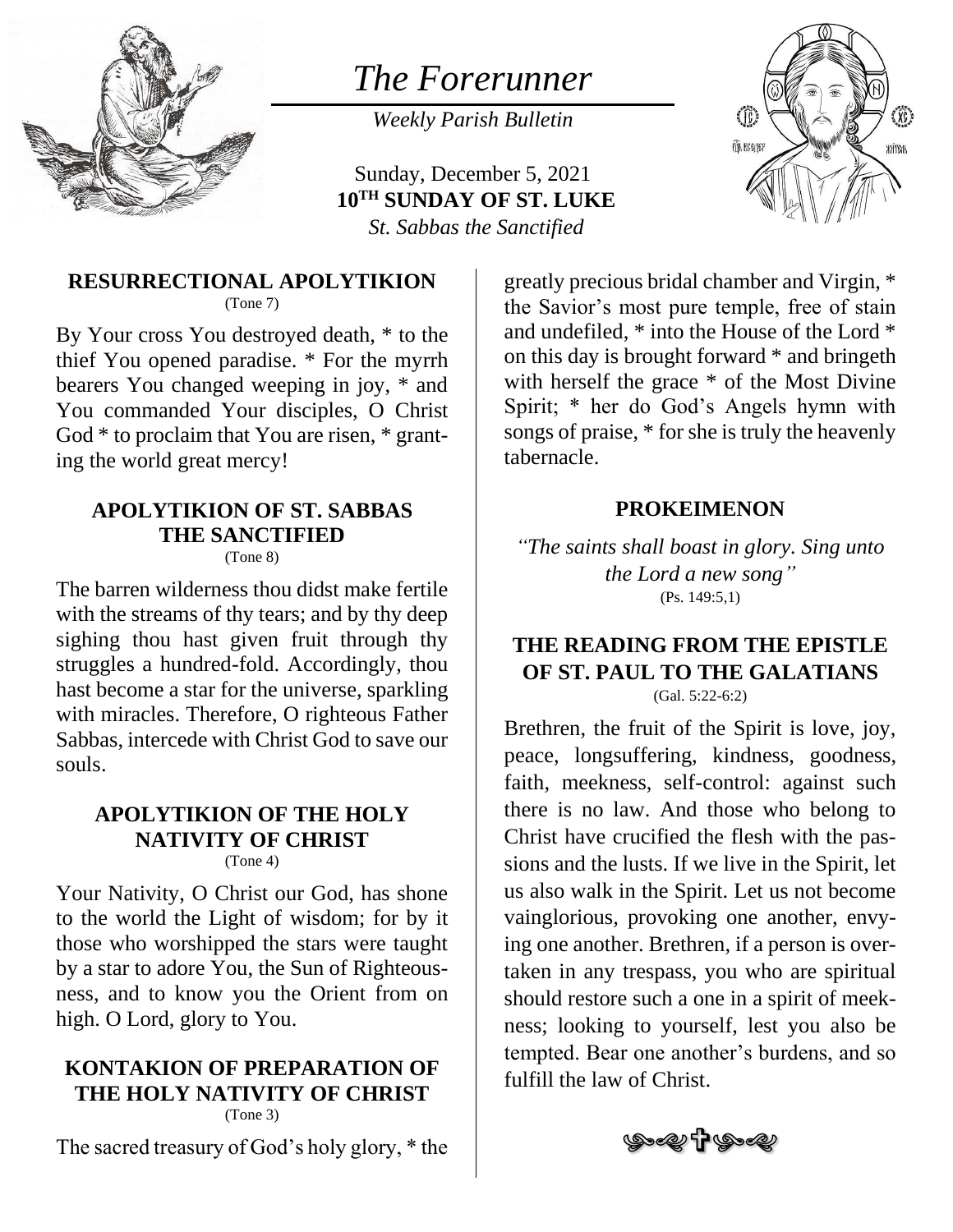## **THE READING FROM THE HOLY GOSPEL ACCORDING TO ST. LUKE**

(Luk. 13:10-17)

At that time, Jesus was teaching in one of the synagogues on the Sabbath. And there was a woman who had had a spirit of infirmity for eighteen years; she was bent over and could not fully straighten herself. And when Jesus saw her, He called her and said to her, "Woman, you are freed from your infirmity." And He laid His hands upon her, and immediately she was made straight, and she praised God. But the ruler of the synagogue, indignant because Jesus had healed on the Sabbath, said to the people, "There are six days on which work ought to be done; come on those days and be healed, and not on the Sabbath day." Then the Lord answered him, "You hypocrite! Does not each of you on the Sabbath untie his ox or his ass from the manger, and lead it away to water it? And ought not this woman, a daughter of Abraham, whom Satan bound for eighteen years, be loosed from this bond on the Sabbath day?" As Jesus said this, all His adversaries were put to shame; and all the people rejoiced at all the glorious things that were done by Him.

(9022)1 (9022)

#### **COMMUNION HYMN** *O Pure Virgin*

O pure and virgin Lady, O spotless Theotokos:

#### **Rejoice, O unwedded Bride!**

O Virgin Queen and Mother, O dewy Fleece most sacred:

**Rejoice, O unwedded Bride!** O height transcending heaven above, O beam of light most radiant:

#### **Rejoice, O unwedded Bride!**

O joy of chaste and virgin maids, surpassing all the angels:

## **Rejoice, O unwedded Bride!**

O brilliant light of heaven above, most clear and most radiant:

## **Rejoice, O unwedded Bride!** Commanding Chief of heavenly hosts, O holiest of holies:

**Rejoice, O unwedded Bride!**

O ever virgin Mary,

O Mistress of creation:

#### **Rejoice, O unwedded Bride!**

O Bride all pure and spotless, O Lady all holy:

**Rejoice, O unwedded Bride!** O holy Mary, Bride and Queen, O cause of our rejoicing:

#### **Rejoice, O unwedded Bride!**

O Maiden Queen honorable, O Mother most holy:

**Rejoice, O unwedded Bride!** More precious than the Cherubim, and more glorious than the Seraphim:

#### **Rejoice, O unwedded Bride!**

Surpassing Principalities, Dominions, Thrones, and Powers:

**Rejoice, O unwedded Bride!**

Rejoice, song of the Cherubim; Rejoice, hymn of the Angels:

**Rejoice, O unwedded Bride!** Rejoice, ode of the Seraphim, and joy of the Archangels:

## **Rejoice, O unwedded Bride!** Rejoice, O peace, Rejoice, O joy,

and haven of salvation: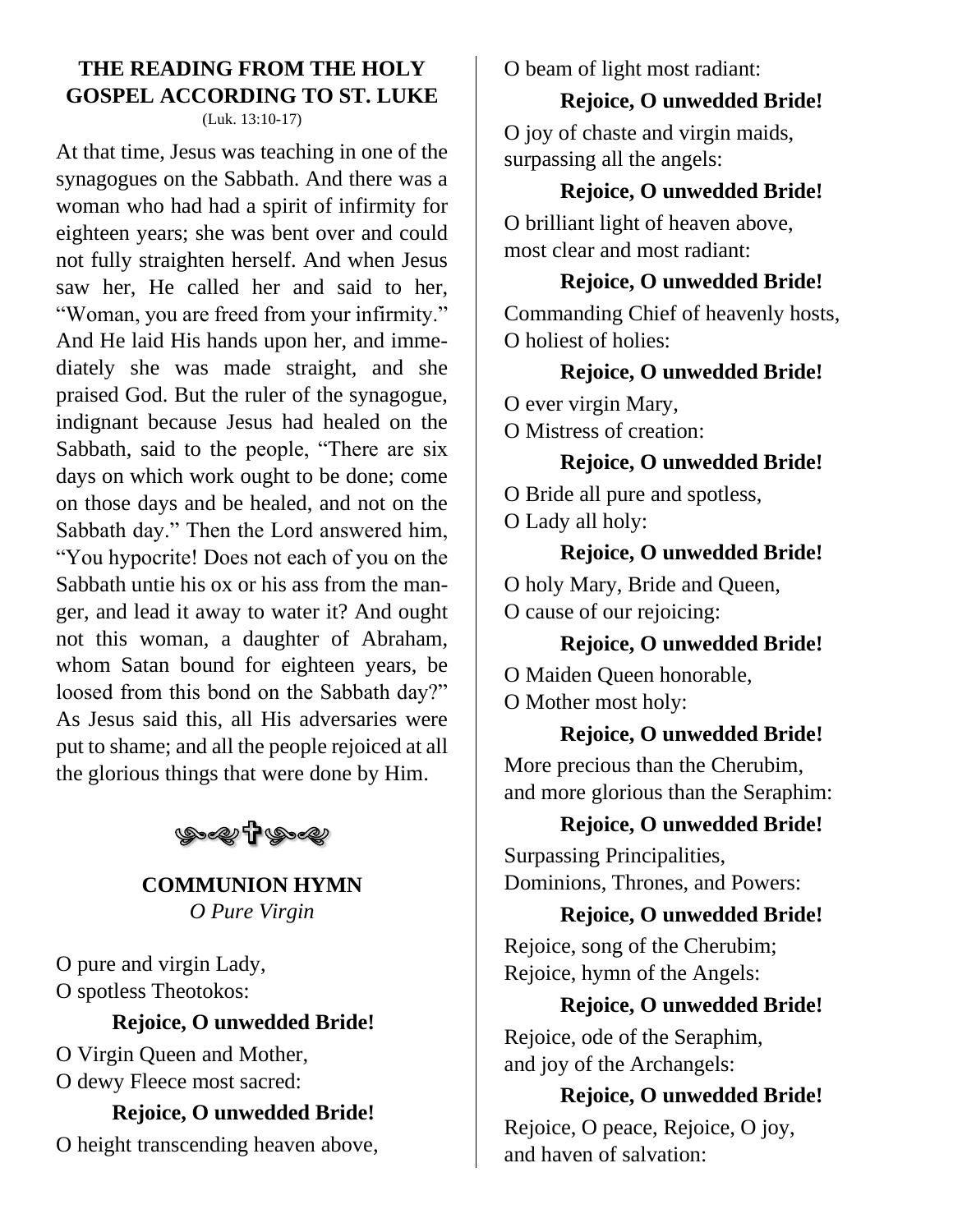### **Rejoice, O unwedded Bride!**

O bridal chamber of the Word, unfading, fragrant blossom:

## **Rejoice, O unwedded Bride!**

Rejoice, delight of paradise, Rejoice, life everlasting:

# **Rejoice, O unwedded Bride!**

Rejoice, O holy Tree of Life, and Fount of immortality:

## **Rejoice, O unwedded Bride!**

I supplicate thee, Lady, I humbly call upon thee!

## **Rejoice, O unwedded Bride!**

O Queen of all, I beg thee, to grant me thy favour:

## **Rejoice, O unwedded Bride!**

O spotless and most honoured Maid, O Lady all holy:

## **Rejoice, O unwedded Bride!**

I call upon thee fervently, thou temple most holy:

## **Rejoice, O unwedded Bride!**

O thou my help, deliver me from harm and all adversity:

## **Rejoice, O unwedded Bride!**

And by thy prayers show me to be an heir of immortality:

## **Rejoice, O unwedded Bride!**

## **A MESSAGE FROM THE PRIEST**

*By Fr. Michael Gillis*

*"The Lord loves us more dearly than we can love ourselves."*

It is very hard for us to believe that God loves us as much as He does. It's hard to believe because our hearts and minds are so caught

up in this empty and ever-changing world. We think we have life in this world somewhat figured out, and just then, WHAM!, everything changes. And we wonder, if God loves us, why is life so painful and confusing? When times are good for us, we can come up with all sorts of arguments to explain away the pain of others and the existential angst we occasionally experience in our wealth and privilege. But when times are bad, all logic and arguments fail. Then what we think we believe is stripped down to what we actually believe. And sometimes we are frightened by just how paltry our faith seems to be, frightened by how quickly we lose the certainty that we had a short time ago.

St. Siouan understood what it is to lose certainty, to be overwhelmed by pain and confusion. He was a saint who had seen the Light of God and had visions of Christ and the Holy Theotokos; and then, with no warning or explanation, God took it all away from him for fifteen years. And yet, toward the end of his life, St. Siouan could say, "The Lord Loves us more dearly than we can love ourselves." The Saint goes on to explain:

"But the soul [person] in her distress supposes that the Lord has forgotten her, even has no wish to look upon her, and she suffers and pines. But [this] is not so, brethren. The Lord loves us without end, and gives us the grace of the Holy Spirit, and comforts us. It is not the Lord's desire that the soul should be despondent and in doubt concerning her salvation. Believe and be sure that we continue in suffering only until we humble ourselves; but so soon as we humble ourselves there is an end to affliction, for the Divine Spirit discloses to the soul, because of her humility, that she is saved."

Why is humility so hard for us? It's hard